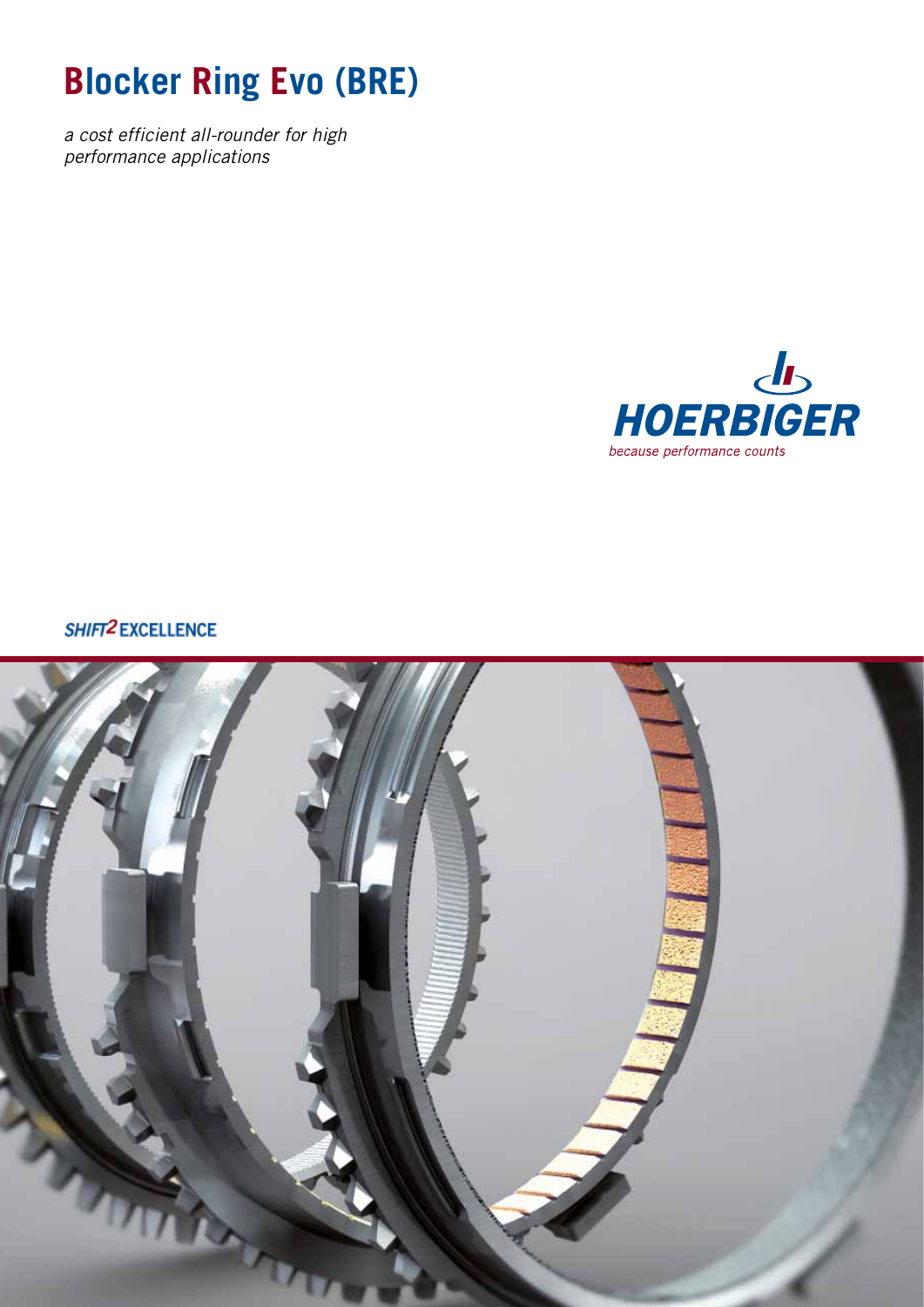# **Modular Concept**

| 83,35<br>7,25 |
|---------------|
|               |
|               |
|               |
| 8,25          |
|               |
| 115           |
| 101,1         |
| 2,0           |
|               |
| 12,55         |
|               |
| light truck   |
| > 350         |
|               |

All data indicative and subject to possible changes

- **n** Parts tested and validated
- **n** Production process installed and proven
- $\blacksquare$  Prototypes available on short notice
- Tooling cost on proportionate basis



d

 $B-B$ 



C-C

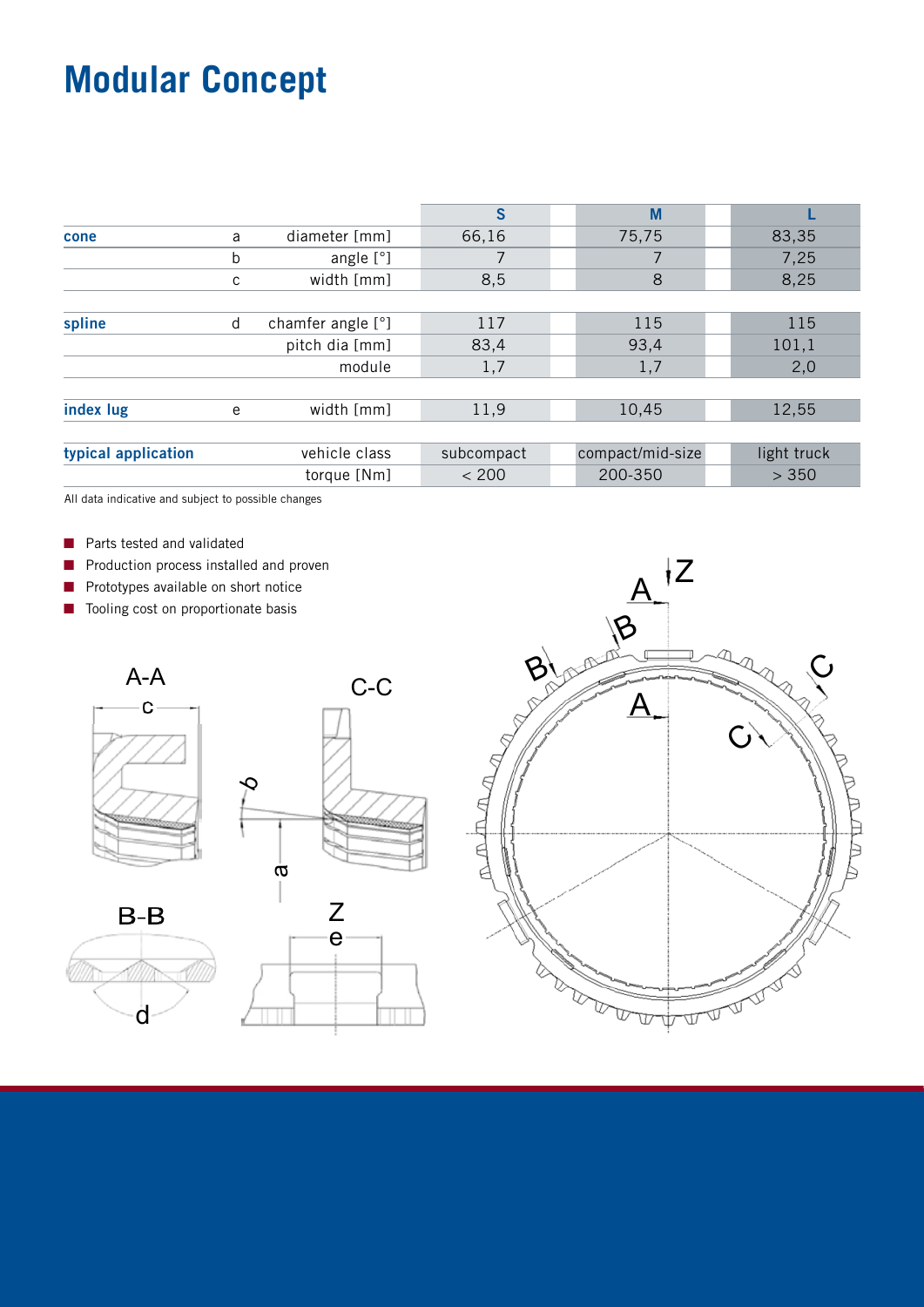# **The BRE Technology**

A new single-cone synchronizer ring, the **Blocker Ring Evo** (BRE), was developed for the HOERBIGER-Classic Line. It optimally blends the positive properties of formed steel carrier rings and powerful sintered friction linings.

Conventional single-cone synchronizer rings are marked by friction linings that are glued into a carrier ring. By combining the know-how in the fields of metal forming technology and lining technology, HOERBIGER developers have succeeded in directly sintering the friction lining onto the steel carrier and then forming the single-cone synchronizer ring in the forming press.

Because the gluing process has been eliminated, the strength of the synchronizer ring has been further increased and the manufacturing process has been simplified at the same time. The new, formed single-cone synchronizer ring, the **Blocker Ring Evo** (BRE), can be used 1:1 in existing installation spaces.



cone forming

<u> Aminimumu</u>

calibrating

**Robust Design**

**Pure metallic structure High wear resistance**

#### **Reliable Quality**

**100% in-house production 100% automated processes**

### **Favorable Cost-Performance Ratio**

**Machining and bonding process eliminated**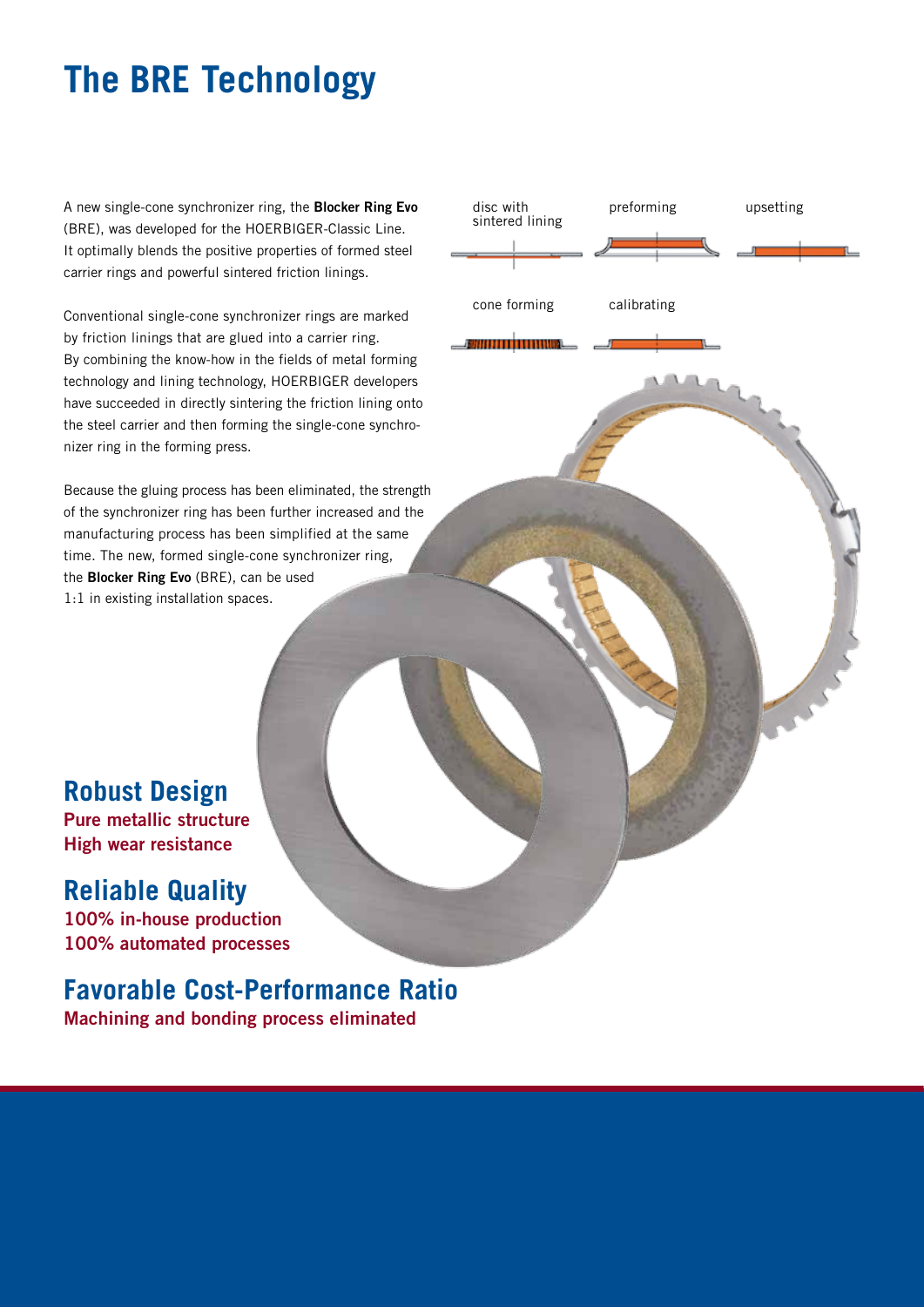### **The Single-Cone Family**

**BRC Blocker Ring Coated**



#### **BRC - HC300**

**Dual Layer Carbon** Premium performance under all conditions

**BRE Blocker Ring Evo**



#### **BRE - HS90**

**Sinter Layer** Robust all-rounder for high-performance

**BRB Blocker Ring Basic**



#### **BRB - Micro Groove**

**All-Steel Blocker Ring** The powerful substitute for brass rings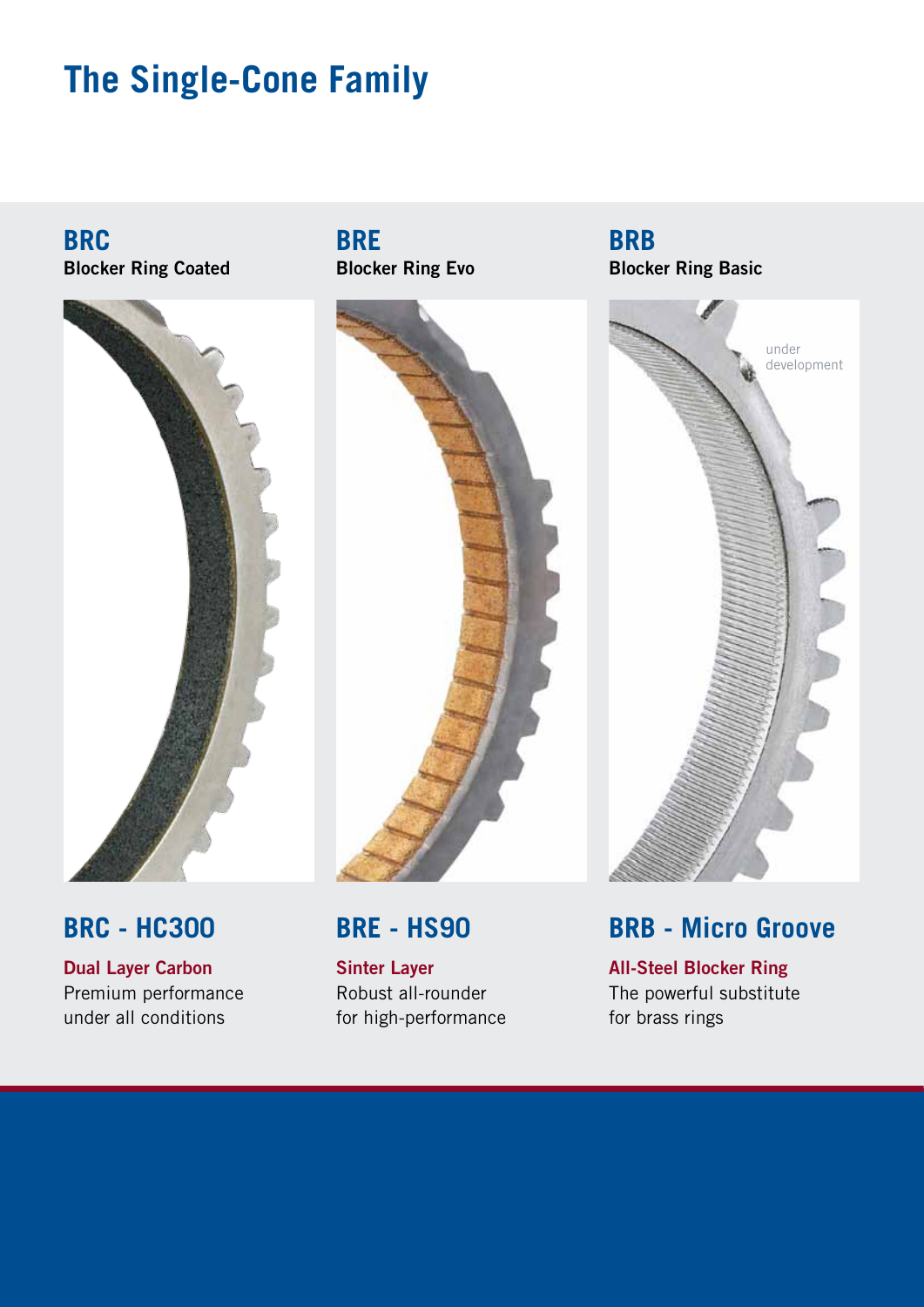# **BRE with HS90 friction lining**

| load parameters standard values       | permanent load | overload      |  |
|---------------------------------------|----------------|---------------|--|
| sliding speed (m/s)                   |                | 20            |  |
| surface pressure (N/mm <sup>2</sup> ) |                |               |  |
| friction work (J/mm <sup>2</sup> )    |                |               |  |
| friction power (W/mm <sup>2</sup> )   | 4.5            |               |  |
| c.o.f. values                         | 0.9 <          | $\mu$ < 0.120 |  |

load parameters are dependent on type of oil and lubrication



- $\blacksquare$  Improved c.o.f. characteristic
- Stable c.o.f. at high loads
- Adapted to latest oil developments





All data indicative and subject to possible changes